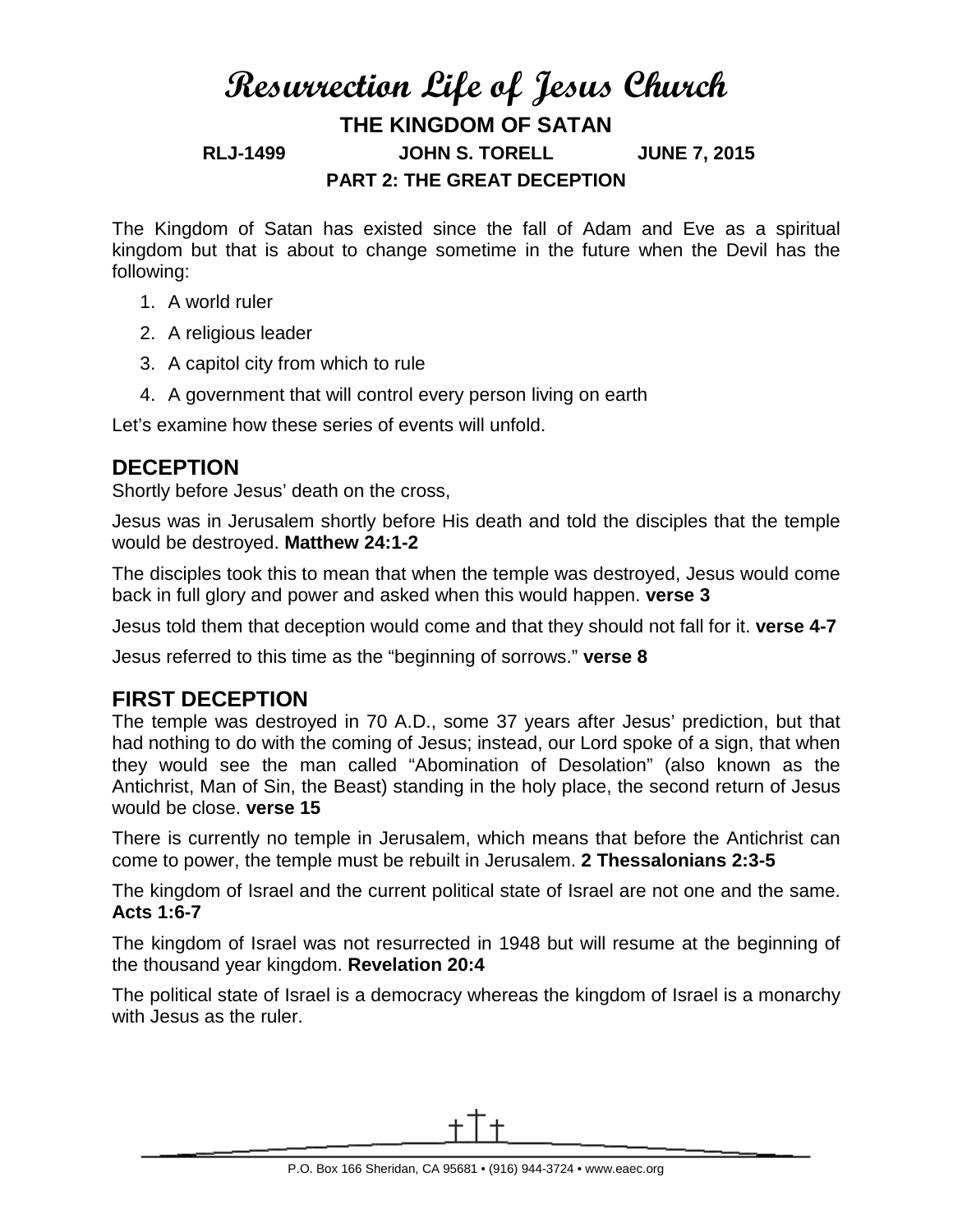#### **SECOND DECEPTION**

The general teaching in churches today is that the reign of the Antichrist and the tribulation period are synonymous. This is not true. The reign of the Antichrist will last for precisely one hour. **Revelation 17:8-12**

It is obvious that world domination cannot be accomplished in a single hour, but if we use the time reference found in 2 Peter 3:8, we find the following:

- One hour with God is 41.67 years for man
- $\div$  One minute with God is 8 months and 8 days for man
- One second for God is 3 days and 22 hours for man

The apostle Peter wrote his epistle some 40 years before the apostle John was given the Revelation from Jesus. I believe that the Holy Spirit provided Peter with the key to understanding the length of the Antichrist's reign and there is no doubt in my mind that we are looking at a time period of 41.67 years for the rule of the Antichrist.

There is no way that Christians could stockpile food, water and clothing to last 40 years; furthermore, it would have to be stored secretly in a remote area. Satellites constantly scan the surface of the earth and any construction site would be detected long before the reign of the Antichrist and thus would become unusable.

The only way to survive this long time period is walking in the supernatural to a higher degree than the children of Israel did when they were removed from Egypt and kept in the desert for 40 years. The majority of Christians today are not baptized in the Holy Spirit and have no clue to what it means to live in the supernatural.

The tribulation period will take place toward the end of the reign of the Antichrist. It is a judgment on the people who have taken the Mark of the Beast. **Revelation 16:1-21**

## **THIRD DECEPTION**

The general teaching in churches today is that all Christians will be raptured or caught up in the air to be with Jesus before the coming of the Antichrist. This is totally false and will lull people in a false sense of security. If the Scriptures are correctly discerned, the church is going to be on earth during the reign of the Antichrist. **2 Thessalonians 2:1-4; Revelation 13:2-9; 14:12-13**

There is no pre-tribulation rapture!

## **FOURTH DECEPTION**

The general teaching in churches today is that Jesus can come back any time. This is simply not true! If we are to interpret the Scriptures correctly, Jesus will not come back until the day He comes to destroy the kingdom of Satan. **Revelation 19:11-21**

## **DECEPTION OPENS THE DOOR FOR SATAN**

When the truth is not presented by pastors and evangelists, Christians will be led to believe these satanic lies.

When a Christian rejects the truth, God is angry with those who reject the truth and will send in demons of deception that will convince the Christian that the lie is the truth.